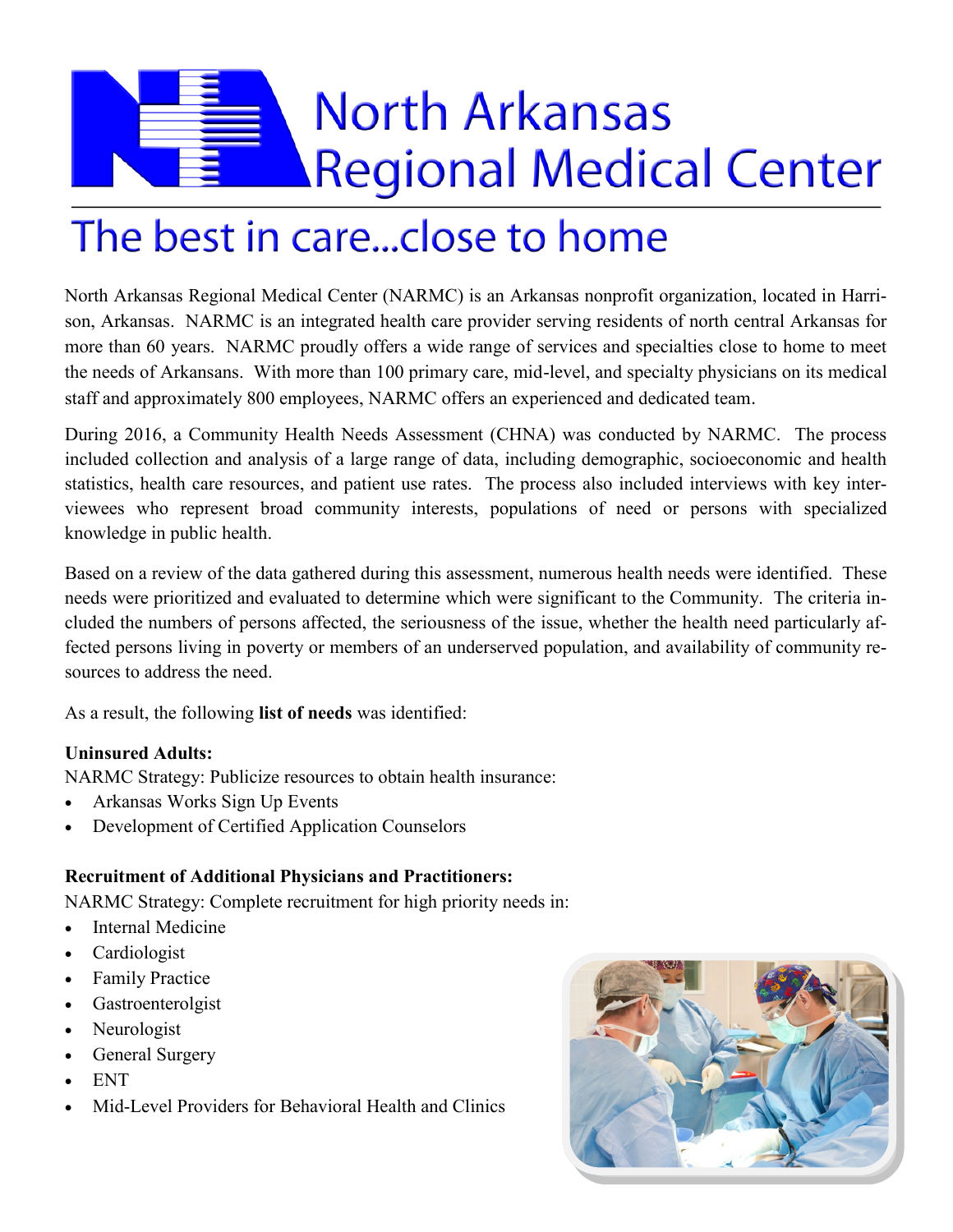## **Mental Health**

NARMC Strategy: Open Inpatient Behavioral Health Adult unit

- Hire a mid-level provider to work with employed Psychiatrist
- Begin outpatient services during 2016

#### **Rural Outreach**

NARMC Strategy: Offer appointments for Specialty physicians at Rural Health Clinics

- General Surgeon
- Orthopedic Surgeon
- Pediatrician

## **Elder Care**

NARMC Strategy: Establish new services to meet the needs of Seniors

- Pallative Care
- Community Paramedic
- Durable Medical Equipment

## **Health care accommodations for non-English speakers**

NARMC Strategy: Continue use of LifeLinks Interpreting Service

#### **Health Education**

NARMC Strategy: Continue hosting community health screenings and support groups

- Cancer Screenings for Breast, Colon, Cervical, Skin, and Prostrate
- Diabetes, Grief, and Breastfeeding Support Groups
- The Gold Club—Health and Wellness for 55+
- Partnership with North Arkansas Partnership for Health Education (NAPHE)